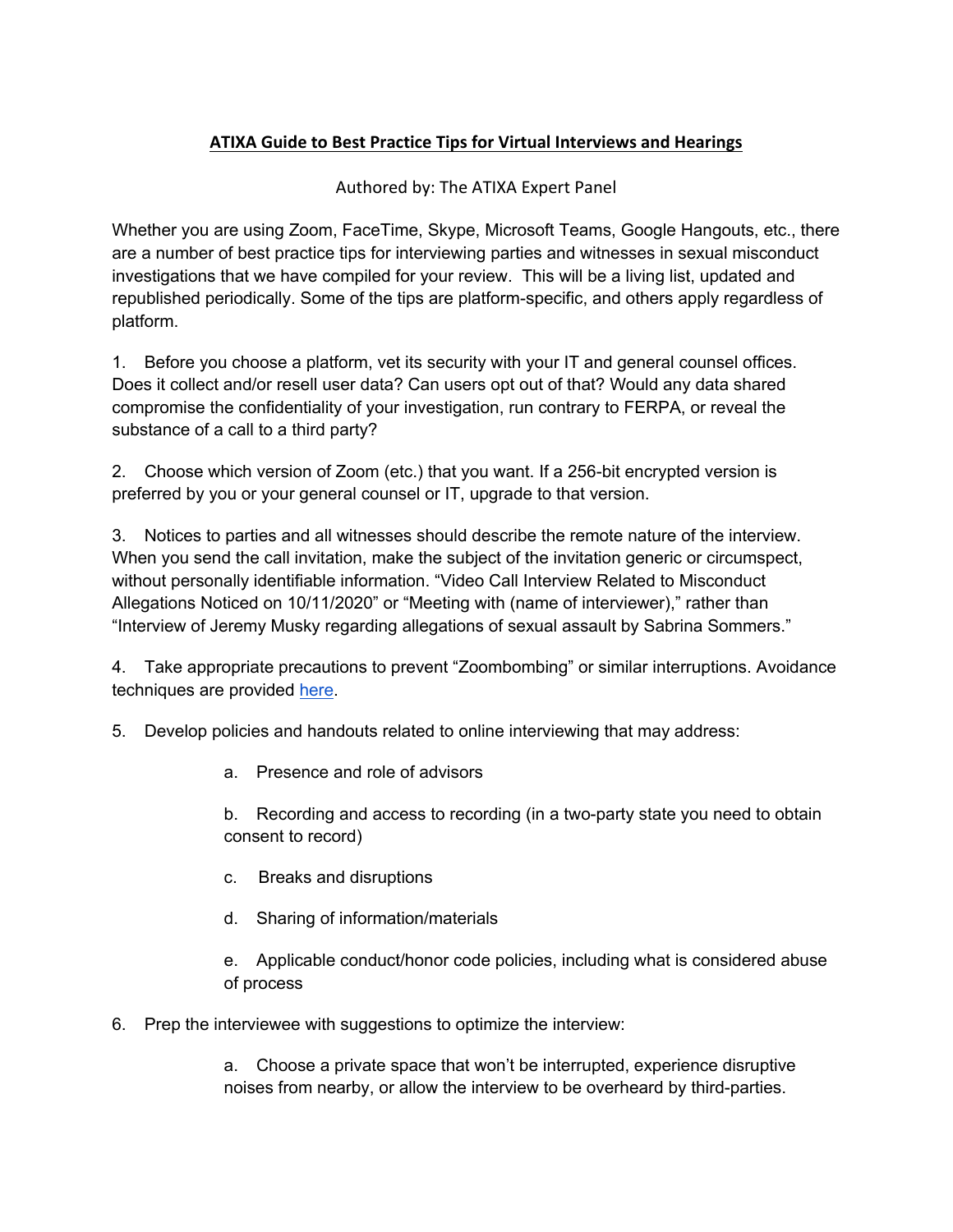b. Ensure that the space is well-lit, especially from the front. Allow for extra time to adjust lighting/back-lighting if recording.

c. Test all devices just before the interview if possible to be sure that it is functioning correctly.

d. Make sure that your device and the interviewee's are fully charged, have spare batteries, and/or can be plugged in.

e. Consider the need to ask the interviewee to turn their camera device 360° around their space to show you who else is present. Require them to inform you if anyone else enters the space later in the interview, and inform them you will do the same.

8. Provide a second recording device like a digital recorder, not just the internal recording function of the platform. Use both to record simultaneously. That way, you will have a backup, and a way to reference prior testimony during the interview if needed (which is harder to do with the platform's native recording device, as you typically don't receive a link to the recording until after the event).

a. Inform the interviewee that you will also be using a backup recording device.

9. Establish privacy policies and expectations for the interview and communicate them clearly.

10. Establish a clear protocol for taking breaks during the interview. We suggest taking a break every hour or so, at least.

11. Establish whether screen sharing will be used/permitted, and a protocol for sharing of materials prior to, during, and after the call.

12. If you will be asking an interviewee about a device in their possession, make sure to notify them of the need to bring it to the interview.

13. Consider using third-party IT providers to image devices, as you may not be able to do so in person yourself, and may not be able to access your IT department to do so, either.

14. If you intend to show parts of prior online interviews to a witness or party during your interview, have the recordings queued up to the segments that you want to share, and know how to screen-share accordingly. Be aware that doing so in this way will incorporate that content into your current recording.

15. Make sure that you have a backup remote technology in place, or a phone line, in case your scheduled video call experiences technical difficulties or signal-strength interruptions.

a. Ask the interviewee to provide you with a telephone number where they can be reached at the time in case you experience technical difficulties or interruptions.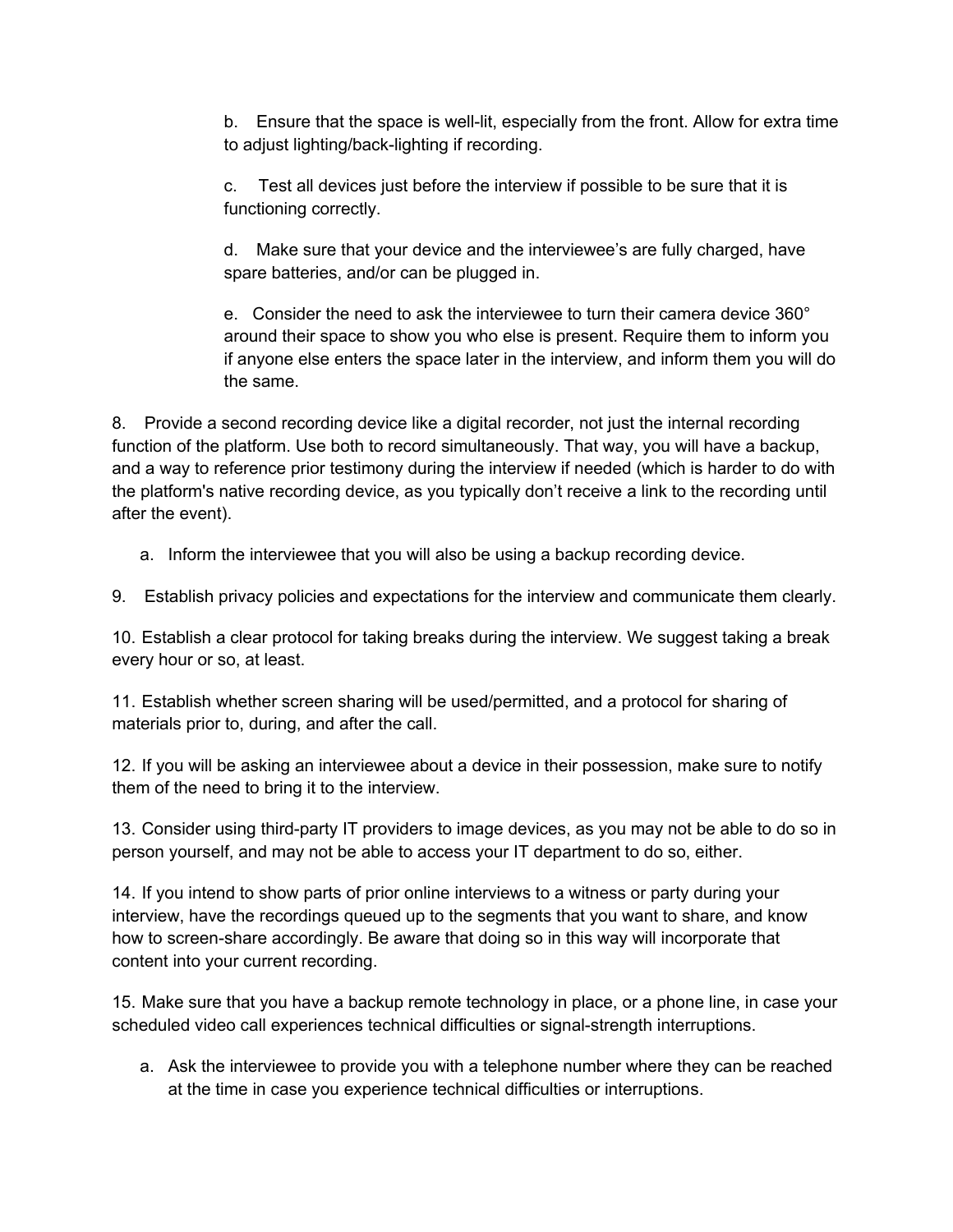16. When you create your invitation to the call, determine specifically which permissions you want turned on/off, and who will control what.

17. Make provisions to separately invite your interviewee's advisor with their own invitation, as they likely will not be physically present with their advisee while social distancing is still a necessity.

18. The best practice of meeting with an advisor in advance of an interview to establish ground rules and clarify procedures is still applicable. In this time, it may also be helpful to meet with the interviewee in advance to review the ground rules and procedures for the remote interview. This can also help you to facilitate any needed ADA accommodations.

19. Walk through the mute functionality, and ways to disable camera and sound with your interviewees in case they wish to confer privately with their advisor.

20. Establish a secondary communication means (or encourage the party and their advisor to establish a secondary means) for the advisor and interviewee to communicate with each other during the interview, as necessary, if they are not at the same location during the call.

21. Some platforms require a software download prior to the start of a videoconference, particularly if the interviewee has never used the software before. Send a test link for the interviewee to use ahead of time to set up their camera, audio, etc., and download any needed software.

22. Test your camera and audio prior to the interview. Pay attention to what's visible in your space and arrange in order to avoid distractions. You should also check your lighting to be sure you are clearly visible. Remove anything especially personal from your background or download a virtual background to install and use in the platform if needed.

23. Prepare your computer and screen so that you can still visually engage with the interviewee, as well as view their nonverbal behaviors. Particularly for interviewers with multiple screens, ensure the screen that you are looking at most often is also in direct line with the camera so that you appear to be paying attention. Ask the interviewee to reposition themselves if necessary to allow observation of non-verbals.

24. Take note of any other software on your computer that will use audio notifications and mute/disable accordingly. iMessage, Slack, Outlook, and other services will create video and audio notifications that can become distracting (particularly if you and your co-investigator are back-channel communicating using such a service).

25. If using co-investigators, be sure that they avoid talking over/interrupting one another. Use of the back-channel communication mechanism between them will be helpful here. Be mindful that the "chat" or "message" function in most platforms is saved as part of the recording. Best to disable.